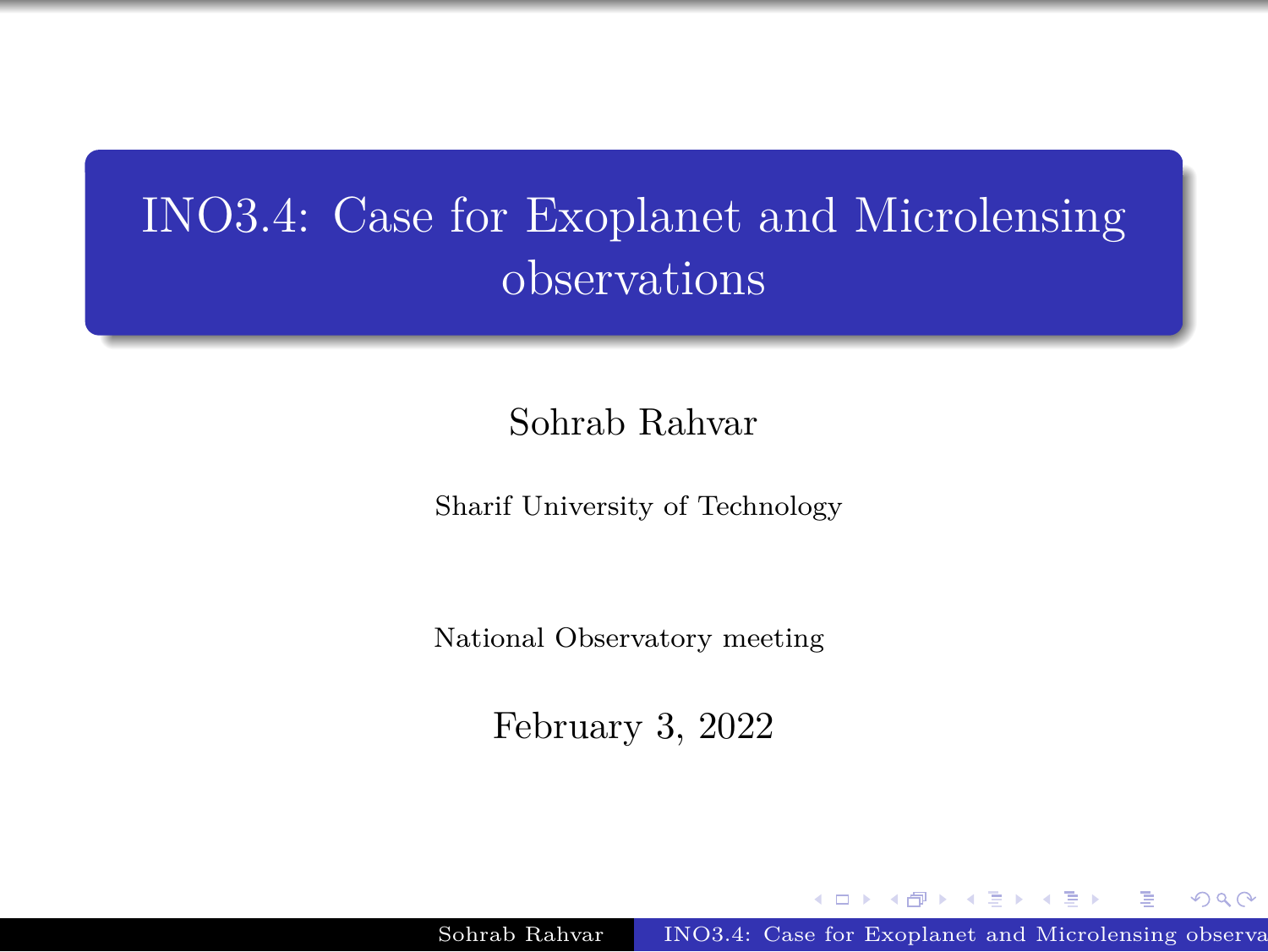## <span id="page-1-0"></span>Why INO  $3.\overline{4}$  is important for us and international community ?

1- No professional/operational Telescope at this longitude (suitable for astrophysical/cosmological follow-up observations)

2- Dry condition  $(55\% \text{ of night humidity is} < 60\%)$ 

3- Clear Sky (230 days shiny days)

4- High Altitude (3600 meter Gargash, ideal for Infra-red observations)

5- Seeing ( *∼* 0*.*6, excellent seeing compare to the best observatories, ref: H.Khosroshahi arXiv:1101.3883)

6- Close to Europe for hosting/collaborating astronomers.



#### Figure: Gargash:3600 m

. . [.](#page-2-0) . . [.](#page-0-0) [.](#page-1-0) . [.](#page-1-0) . . . [.](#page-2-0) [.](#page-0-0) [.](#page-0-0) . . [.](#page-23-0) [.](#page-23-0) . . . [.](#page-0-0) . [.](#page-0-0) . [.](#page-23-0) . [.](#page-23-0) [.](#page-0-0) [.](#page-23-0) . . . . . . . .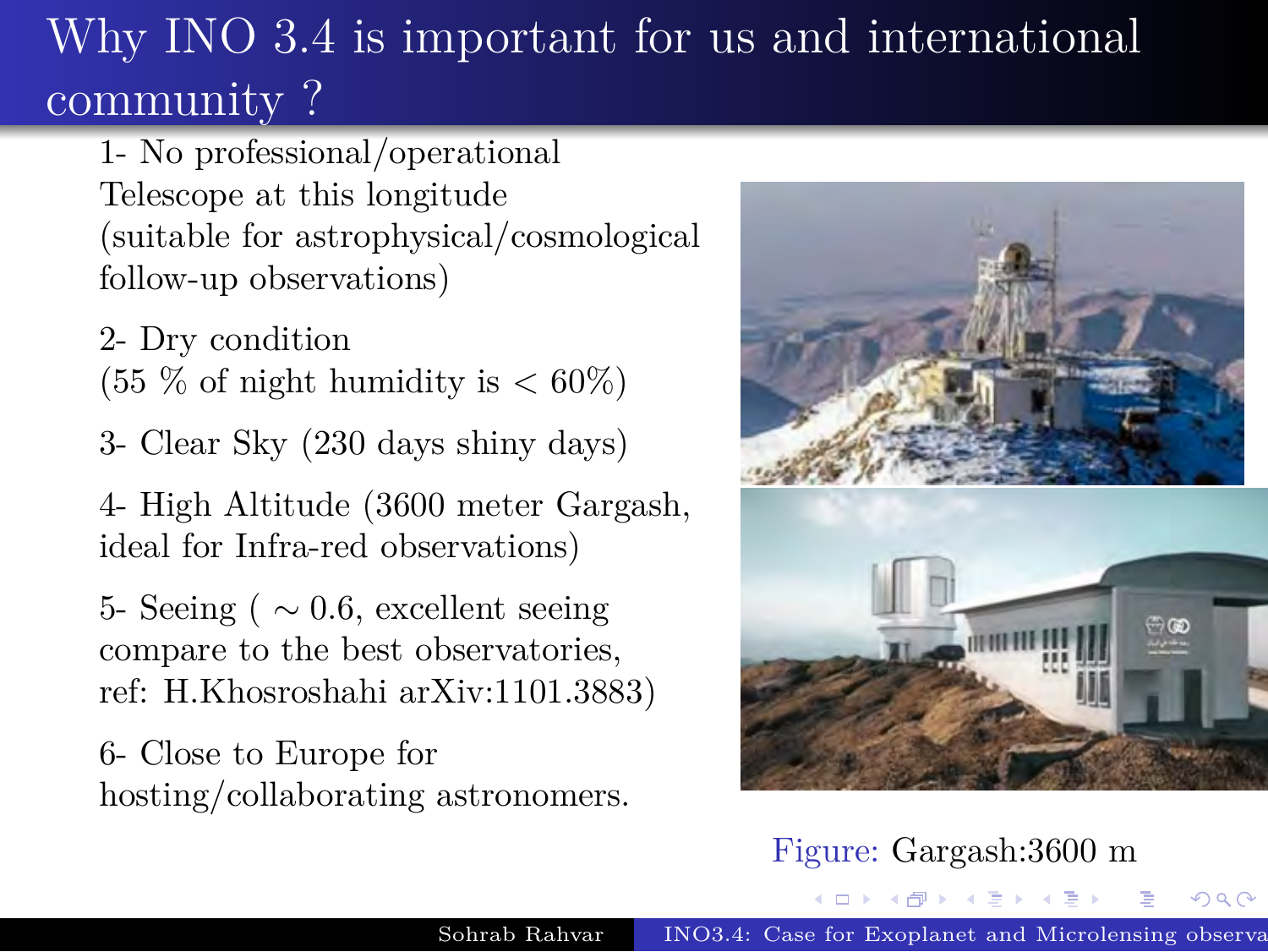### <span id="page-2-0"></span>Extrasolar planet studies

In recent years, the number of discovered exoplanets increased exponentially.

Why Exoplanets are interesting:

- Origin of planet Formation
- Origin of Life and discovery of life.



.

.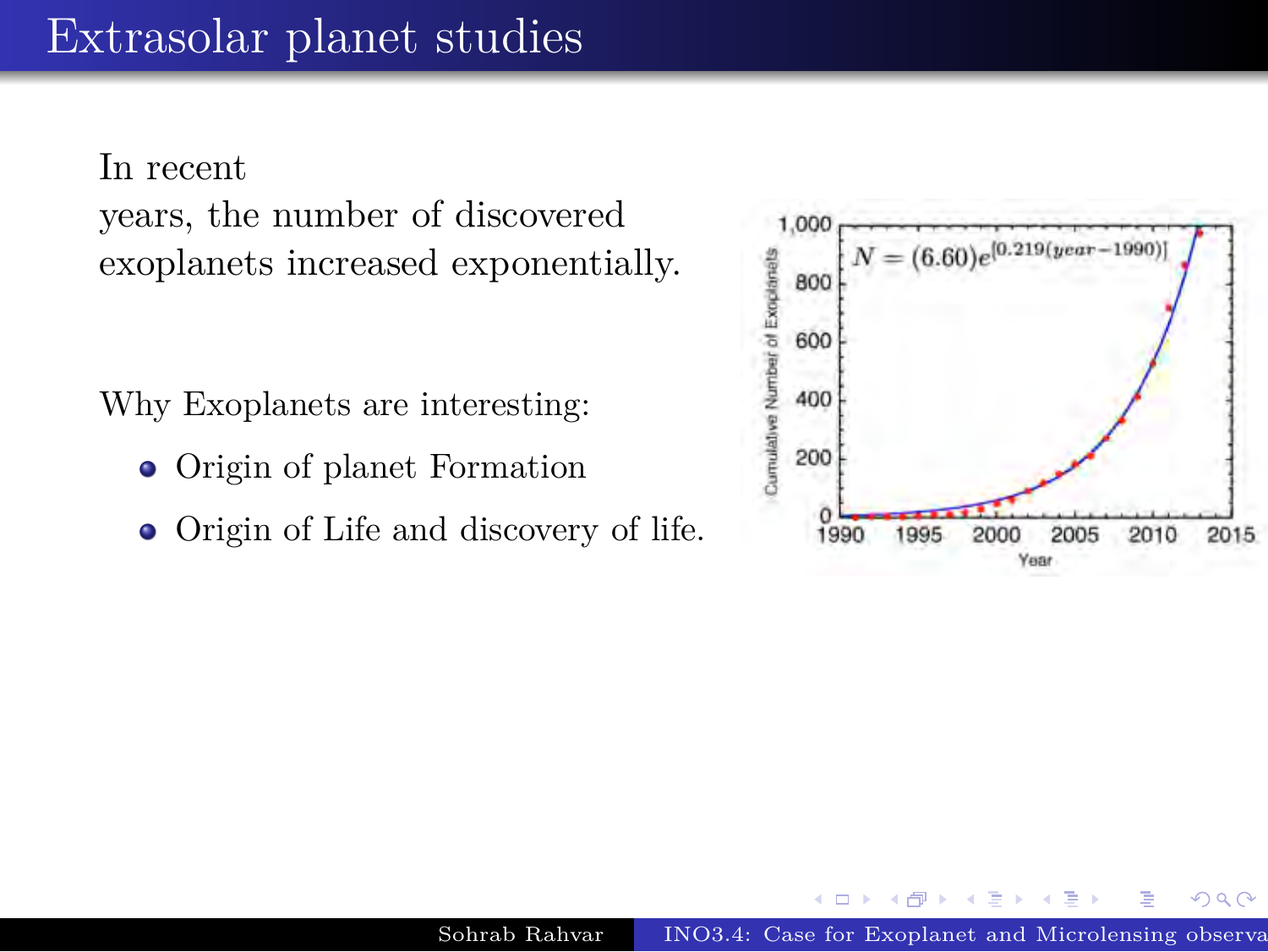## <span id="page-3-0"></span> $A<sup>strobiology</sup> = Astrophysics + Biology + Cosmology$ and Philosophy

Exoplanet studies is an interdisciplinary area which contains: physics, astronomy, biology, organic chemistry, philosophy ...



. . The aim is to answer the key question about the life. Where we came from ? It worths investing in this field especially as one of INO science projects.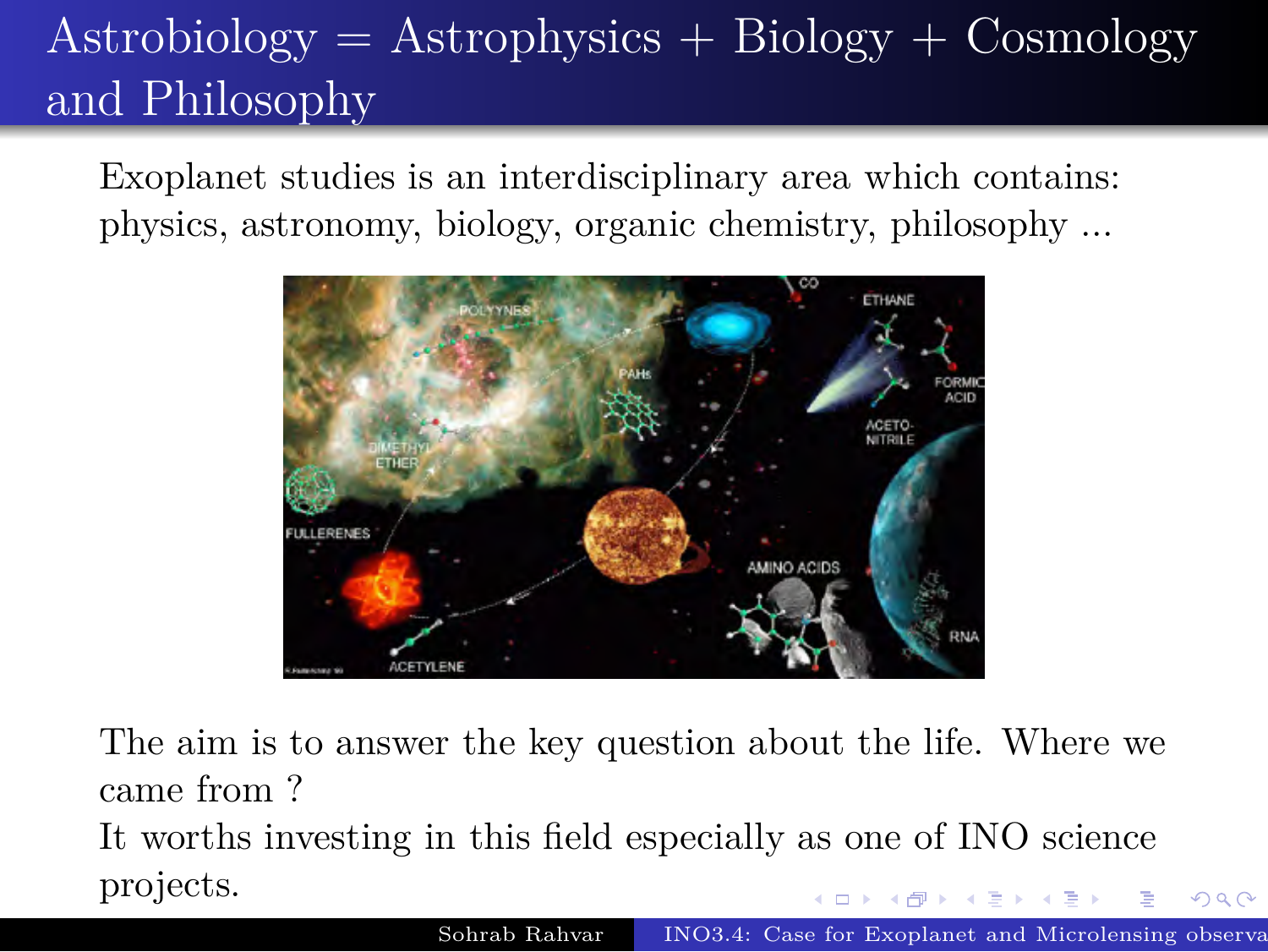### <span id="page-4-0"></span>Observational methods of exoplanets

#### Contribution of INO3.4 ?



. . Sohrab Rahvar INO3.4: [Case for Exoplanet and Microlensing observations](#page-0-0)

.

.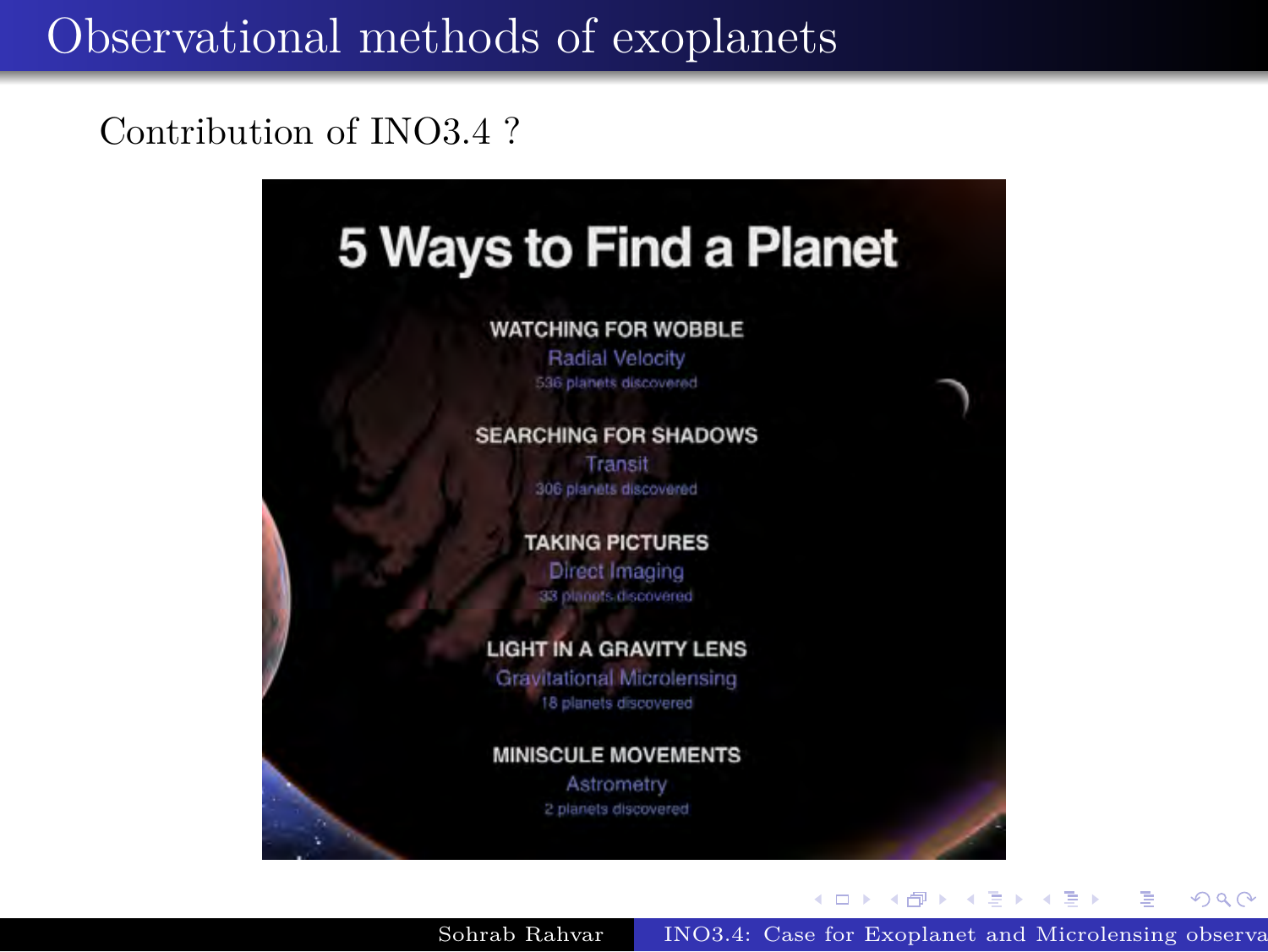### <span id="page-5-0"></span>Physics of microlensing and exoplanet detection



Sohrab Rahvar INO3.4: [Case for Exoplanet and Microlensing observations](#page-0-0)

 $\Box \rightarrow \neg \left( \frac{\partial}{\partial \theta} \right) \rightarrow \neg \left( \frac{\partial}{\partial \theta} \right) \rightarrow \neg \left( \frac{\partial}{\partial \theta} \right)$ 

.  $\overline{\mathcal{L}}$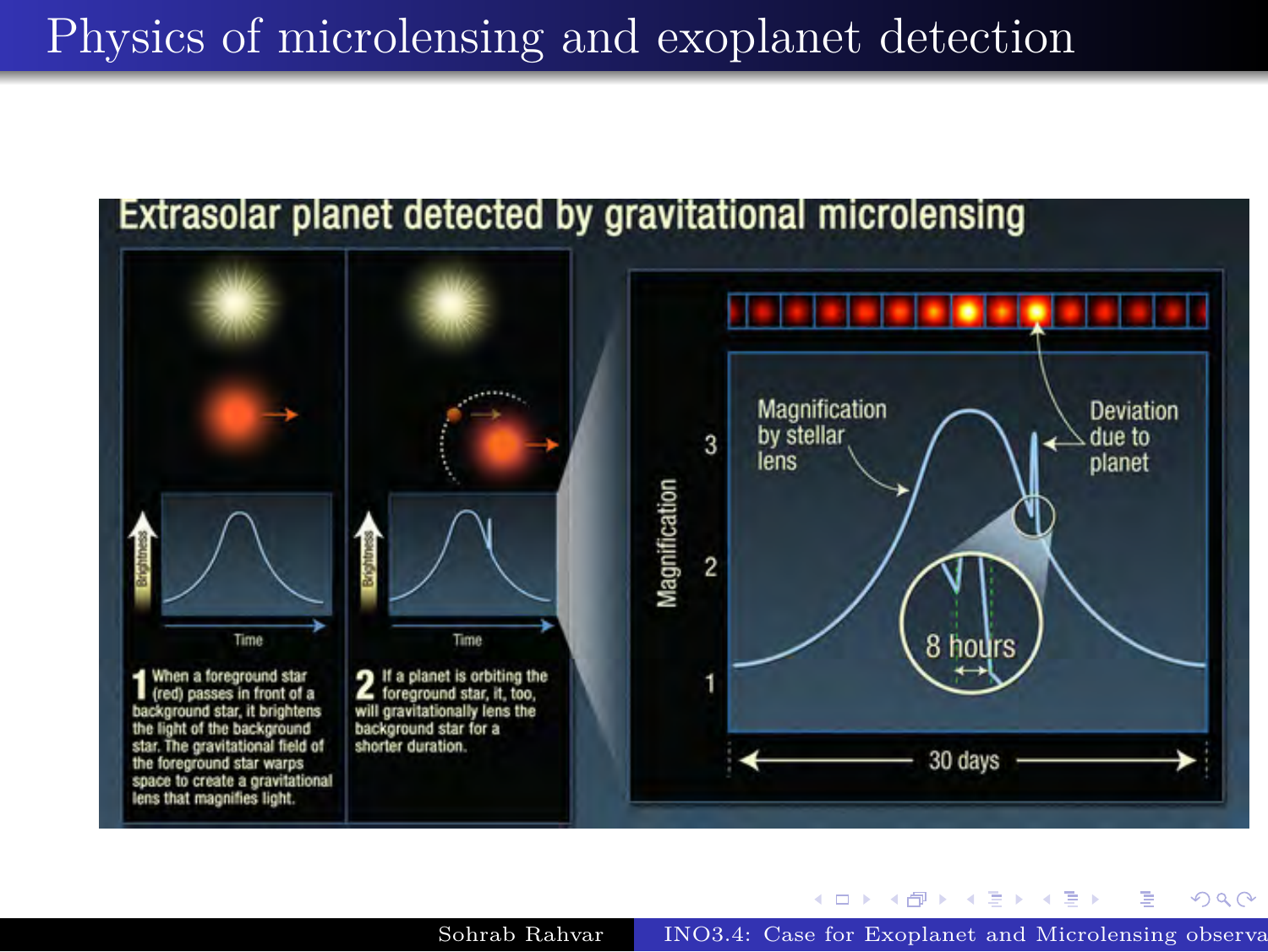#### <span id="page-6-0"></span>Sample of exoplanet Microlensing light curves



Sohrab Rahvar INO3.4: [Case for Exoplanet and Microlensing observations](#page-0-0)

 $\Box \rightarrow \neg \left( \frac{\partial}{\partial \theta} \right) \rightarrow \neg \left( \frac{\partial}{\partial \theta} \right) \rightarrow \neg \left( \frac{\partial}{\partial \theta} \right)$ 

. [.](#page-23-0) .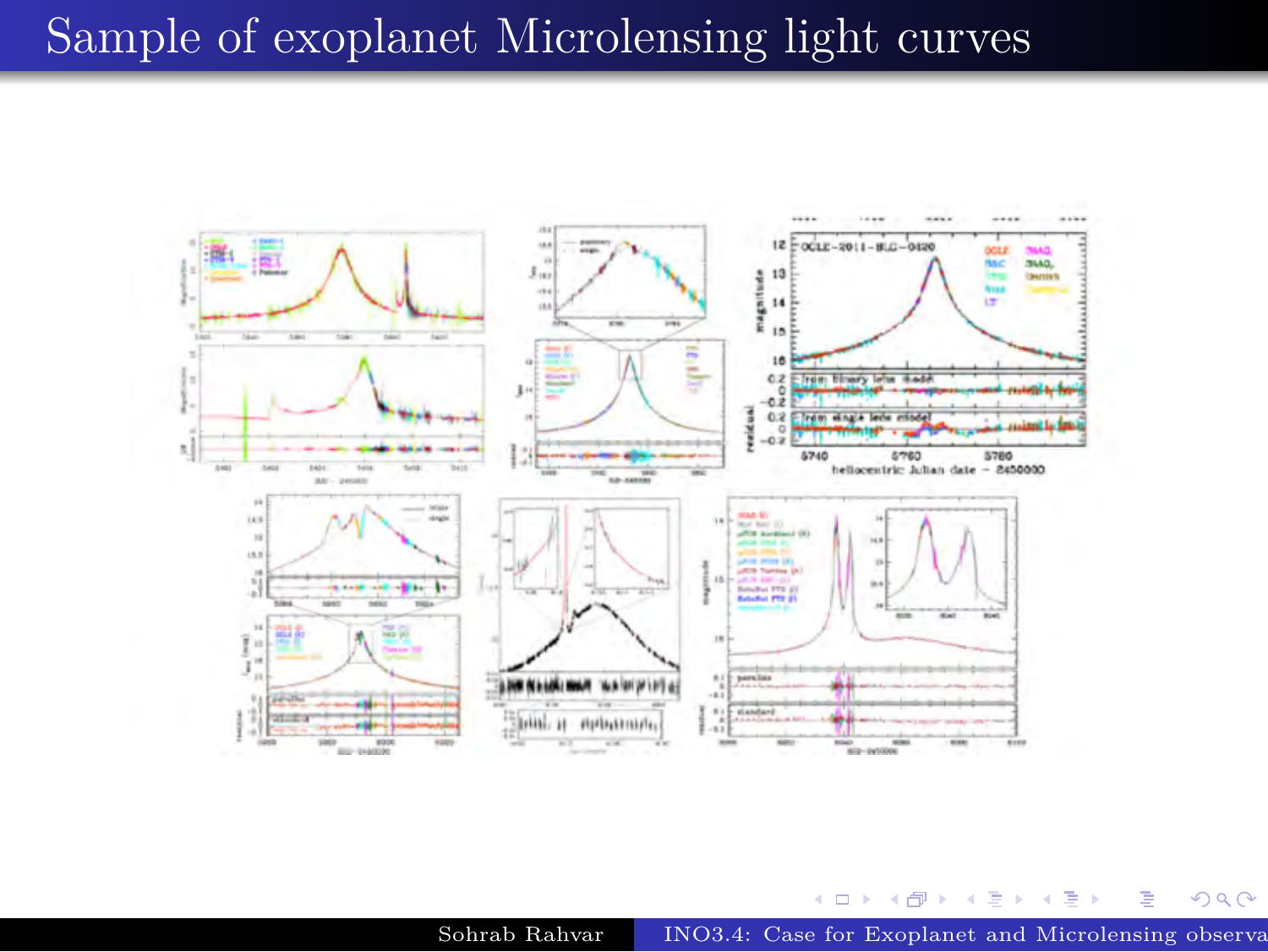### <span id="page-7-0"></span>Contribution to this project

Observation is done at south hemisphere in the direction of Galactic Bulge. Three surveys of OGLE- MOA and KMNet monitor the Bulge for exoplanet observation and the other telescope perform follow-up observations.

Using the local coordinate of INO, microlensing targets in the direction of Bulge is observable in June and July when parts of Galactic bulge with *Dec > −*24 : 00 : 00 is above horizon. From the INO location, we can observe 12\% of ongoing microlensing events.



.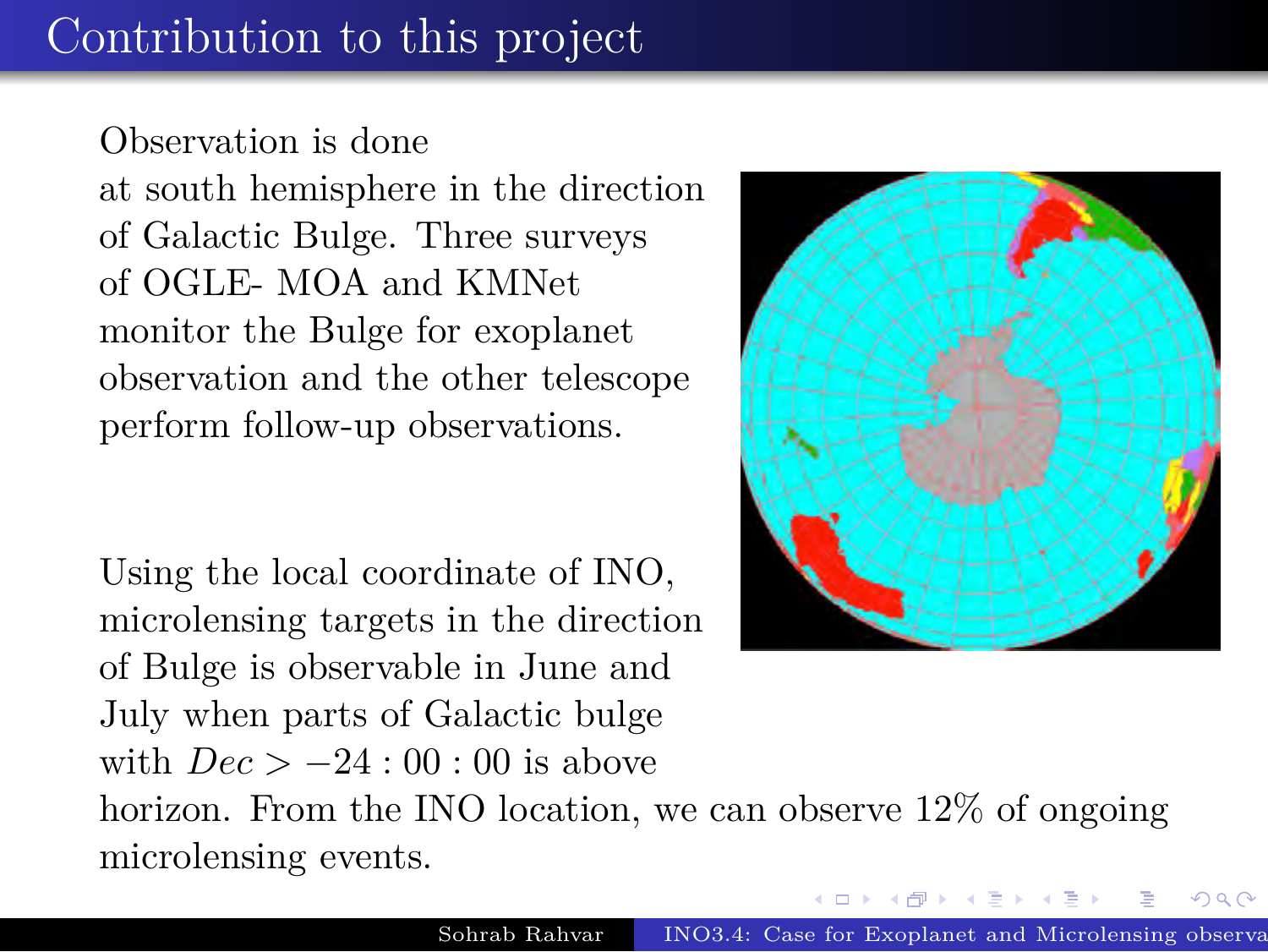## <span id="page-8-0"></span>Also, we can perform Spiral arm observations: investigating Milky Way structure

For more detail information about the application of microlensing for studying the Milky Way structure:

1- Moniez et al., arXiv:1701.07006 2- Rahvar, arXiv:1503.04271

Also follow-up observations of microlensing for astrometry is an important activity



.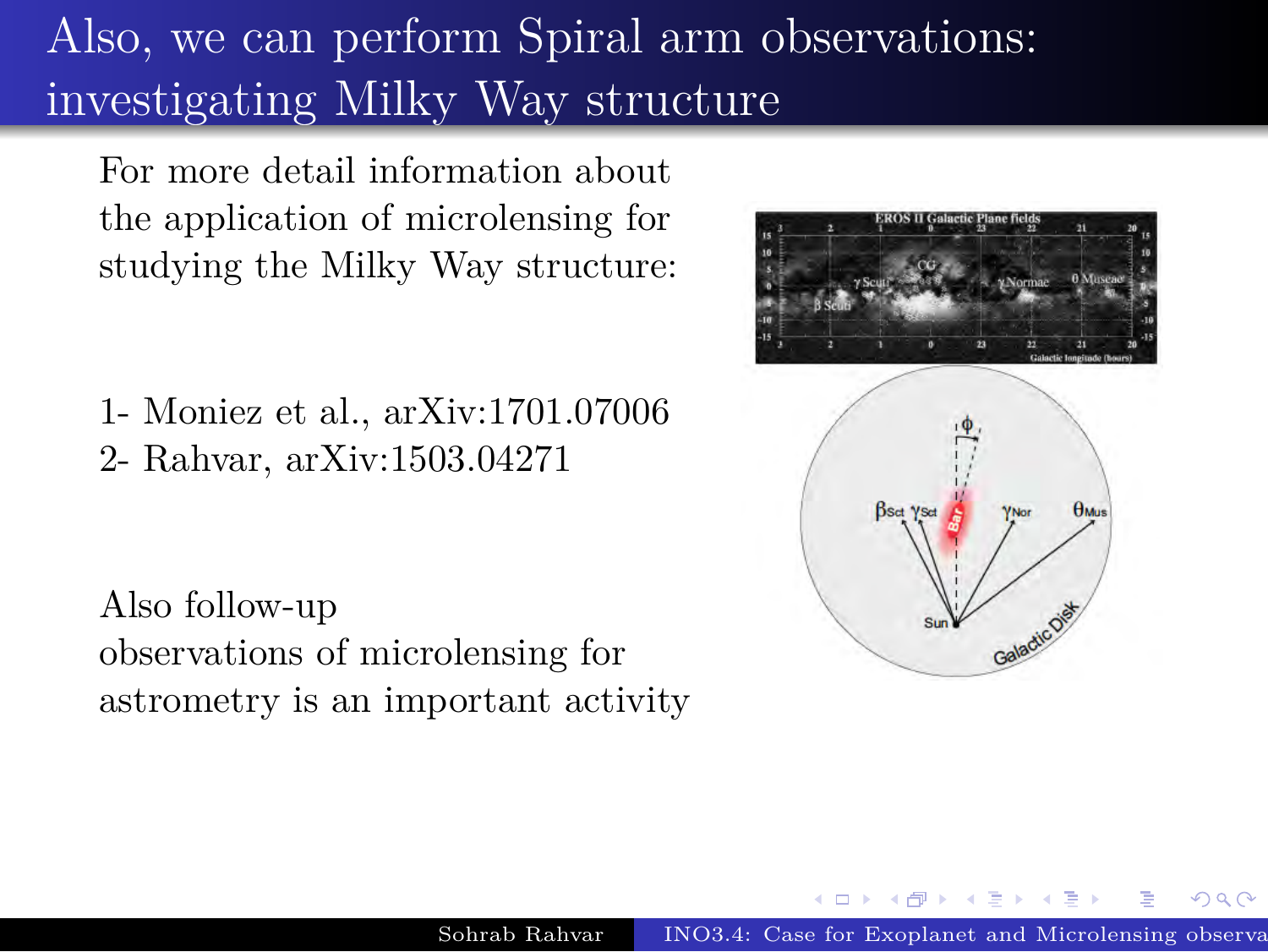### <span id="page-9-0"></span>Astrometry of ongoing microlensing events

The median seeing of INO is around 0*.*65 arc sec and angular distance between the images in the microlensing is milli arc sec. However with follow up observations of events after a couple of years, we can resolve the lens and source stars. We have studied this in arXiv:2004.04615 for crossmatching the GAIA and OGLE data.



.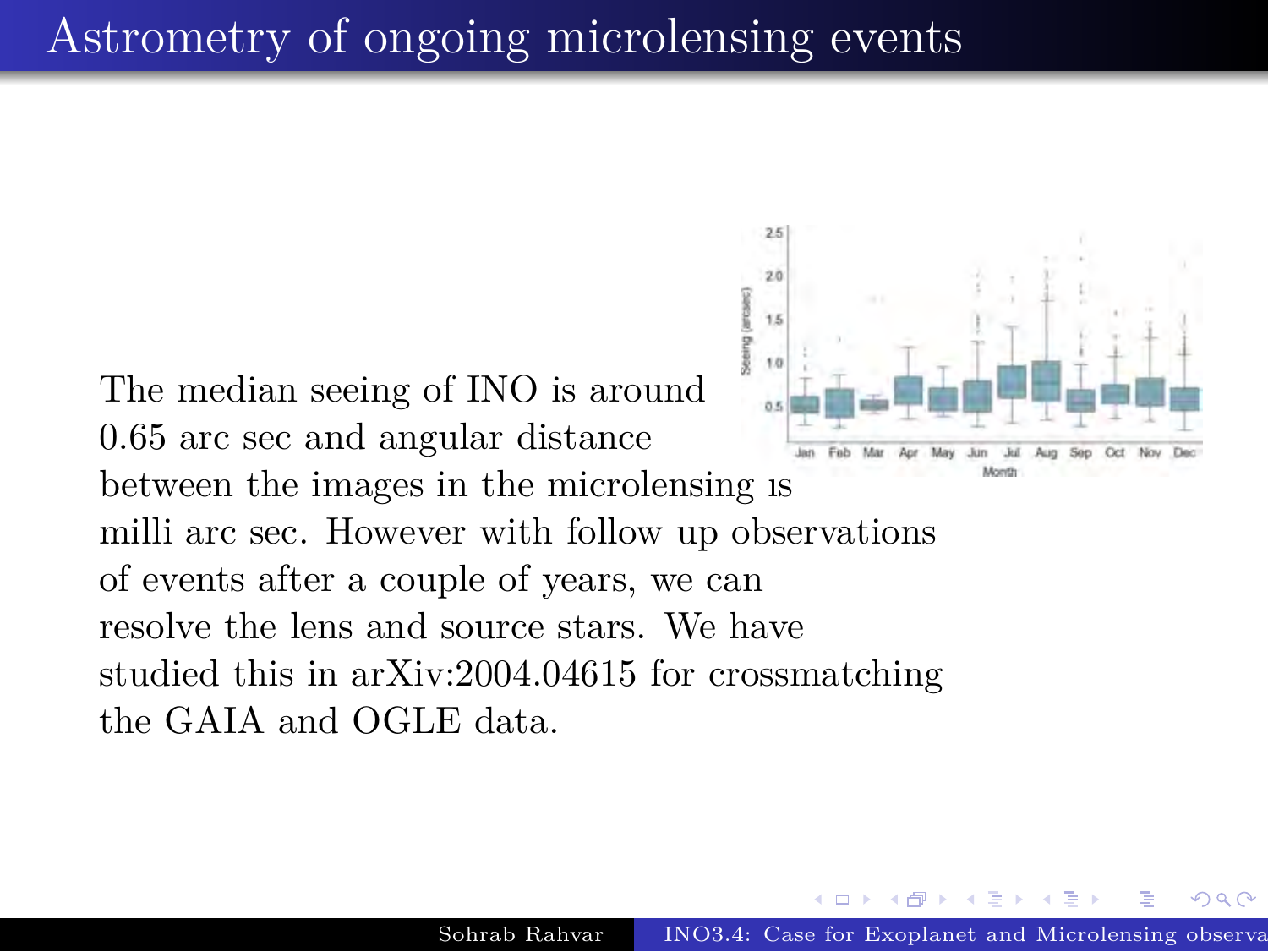### <span id="page-10-0"></span>**Astrometry**



Keck image of MOA-2013-BLG-220 in the K band with the NIRC2 adaptive optics system, taken on 2019 May 27. On the left, the image is  $10'' \times 10''$  and on the right the panel is a zoom of approximately  $1'' \times 1''$ . The right panel indicates the position of the lens and source 6 years after that microlensing happened. This is an ideal method to break the degeneracy between the lens parameters as well as idetifying the mass of planet.

.

 $\mathbb{E}\left[\mathcal{A} \right] \geq \mathbb{E}\left[\mathcal{A} \right] \geq \mathbb{E}\left[\mathcal{A} \right]$ 

.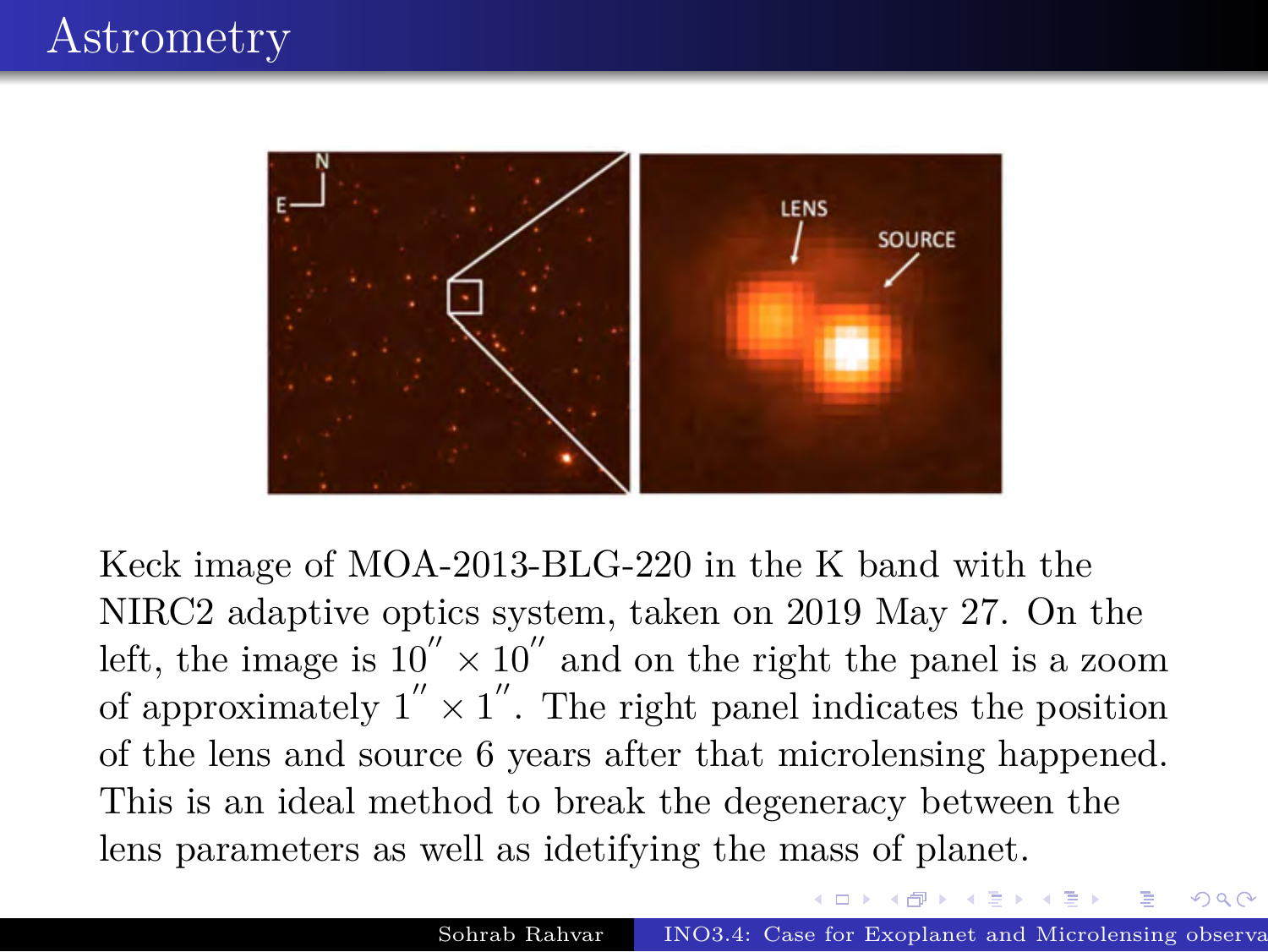<span id="page-11-0"></span>

[.](#page-10-0) . . [.](#page-12-0) . . [.](#page-10-0) [.](#page-11-0) . [.](#page-11-0) . . . [.](#page-12-0) [.](#page-0-0) [.](#page-0-0) . . [.](#page-23-0) [.](#page-23-0) . . . [.](#page-0-0) . [.](#page-0-0) . [.](#page-23-0) . [.](#page-23-0) [.](#page-0-0) [.](#page-23-0) . . . . . . . .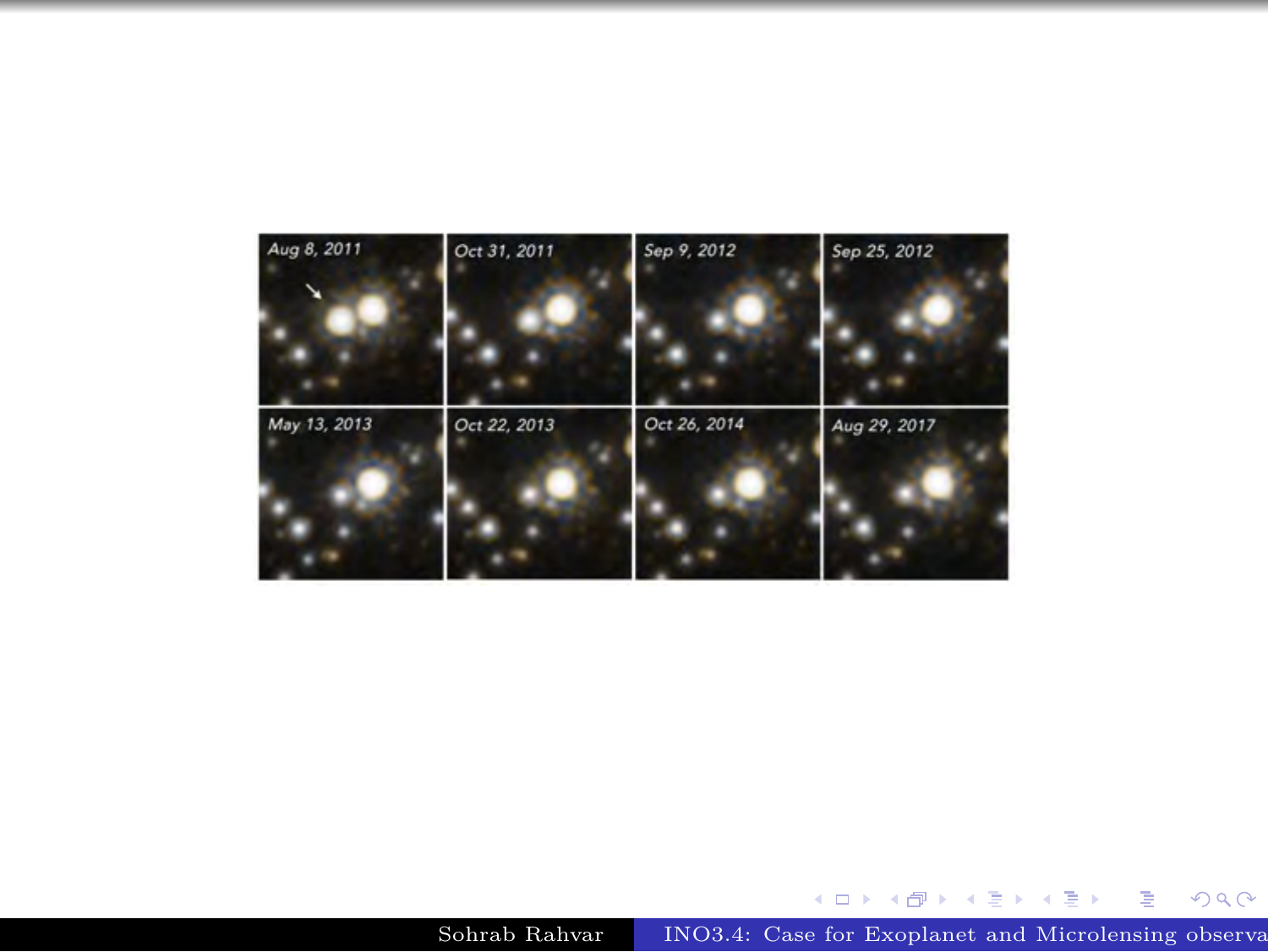### <span id="page-12-0"></span>Lucky imaging technique



The Atmospheric turbulence and its effect on the astronomical images makes distortion of a point like object.

 $\begin{aligned} \mathbf{A} \oplus \mathbf{B} \rightarrow \mathbf{A} \oplus \mathbf{B} \rightarrow \mathbf{A} \oplus \mathbf{B} \end{aligned}$ 

.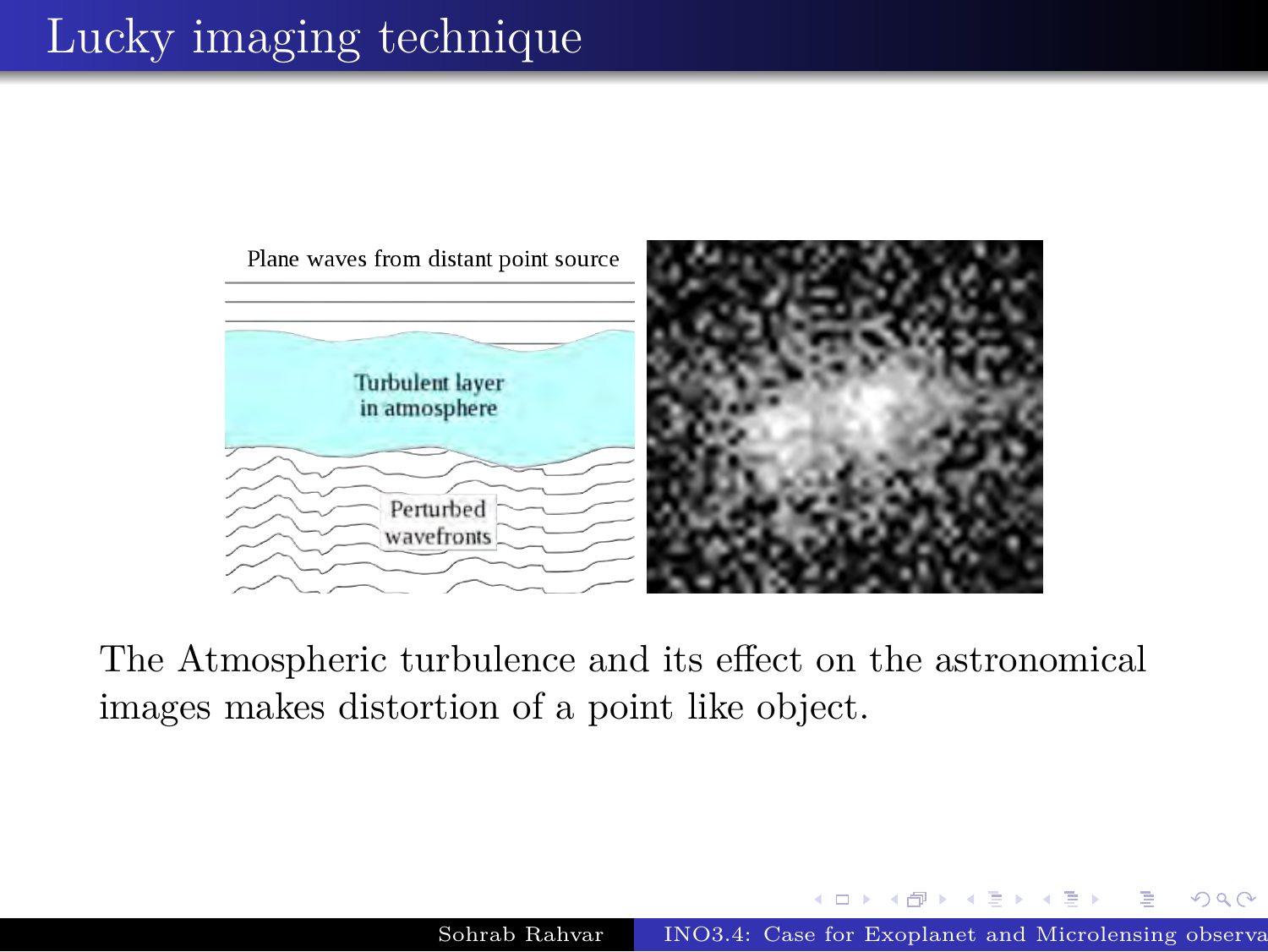<span id="page-13-0"></span>

- Take images at high speed
- Remove distorted images by bad seeing and keep good images
- Shift and tilt in software to stack images
- With the best images, we can get to the diffraction limit of telescope
- Works best on up to 2m class and even 3m class
- Cheaper and easier than AO / space

.

.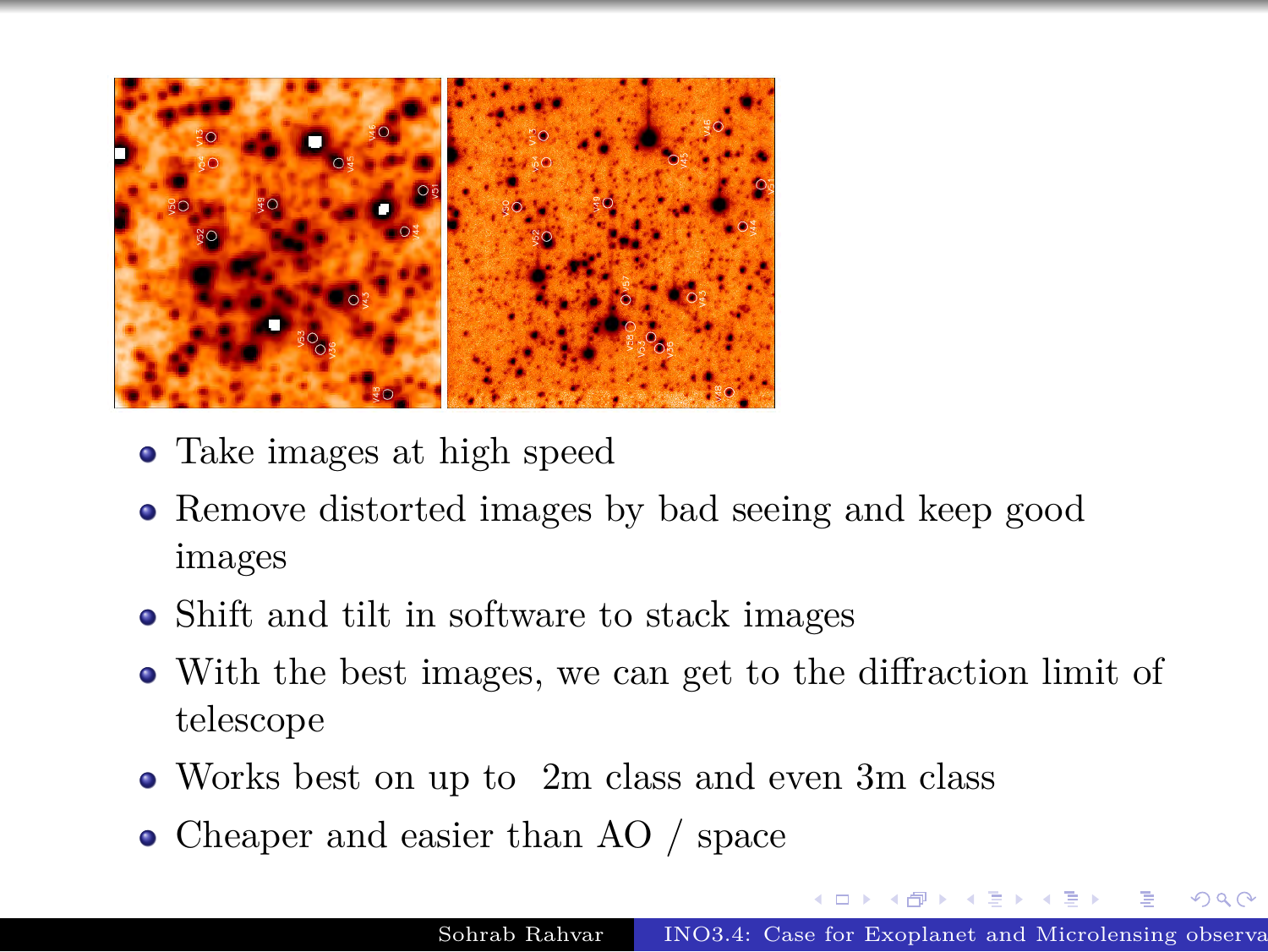<span id="page-14-0"></span>

Monitoring M31 for long time and studying time-variation of all the pixels of CCD. By image subtraction, all the time variation can be studied. We note that each angular size of pixel contain hundreds of stars.

.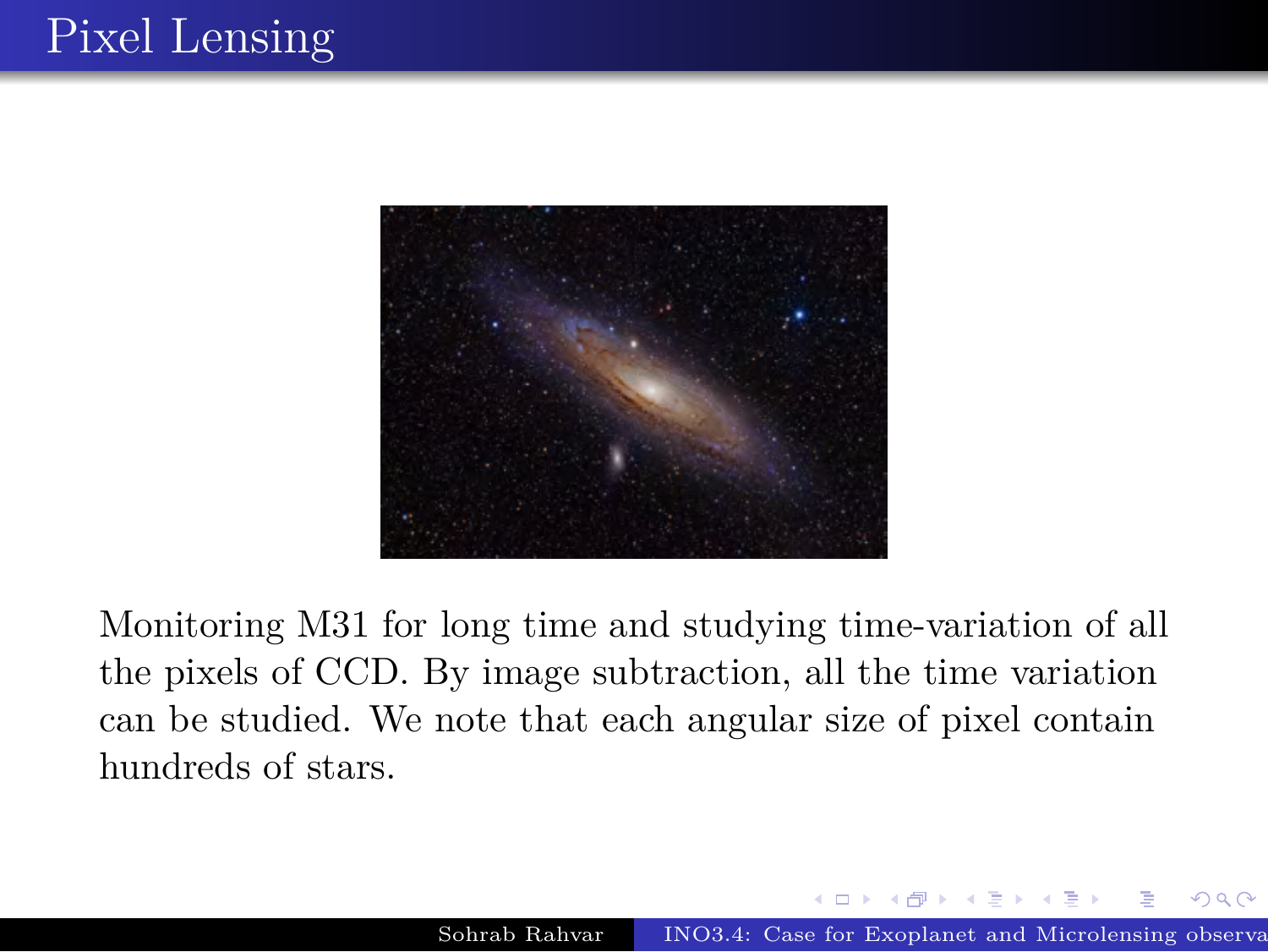### <span id="page-15-0"></span>Follow-up transit observation

- 1- Measure the size of exoplanet
- 2- Distance of planet from the parent star



Sensitive to detection of hot Jupiters.

.

.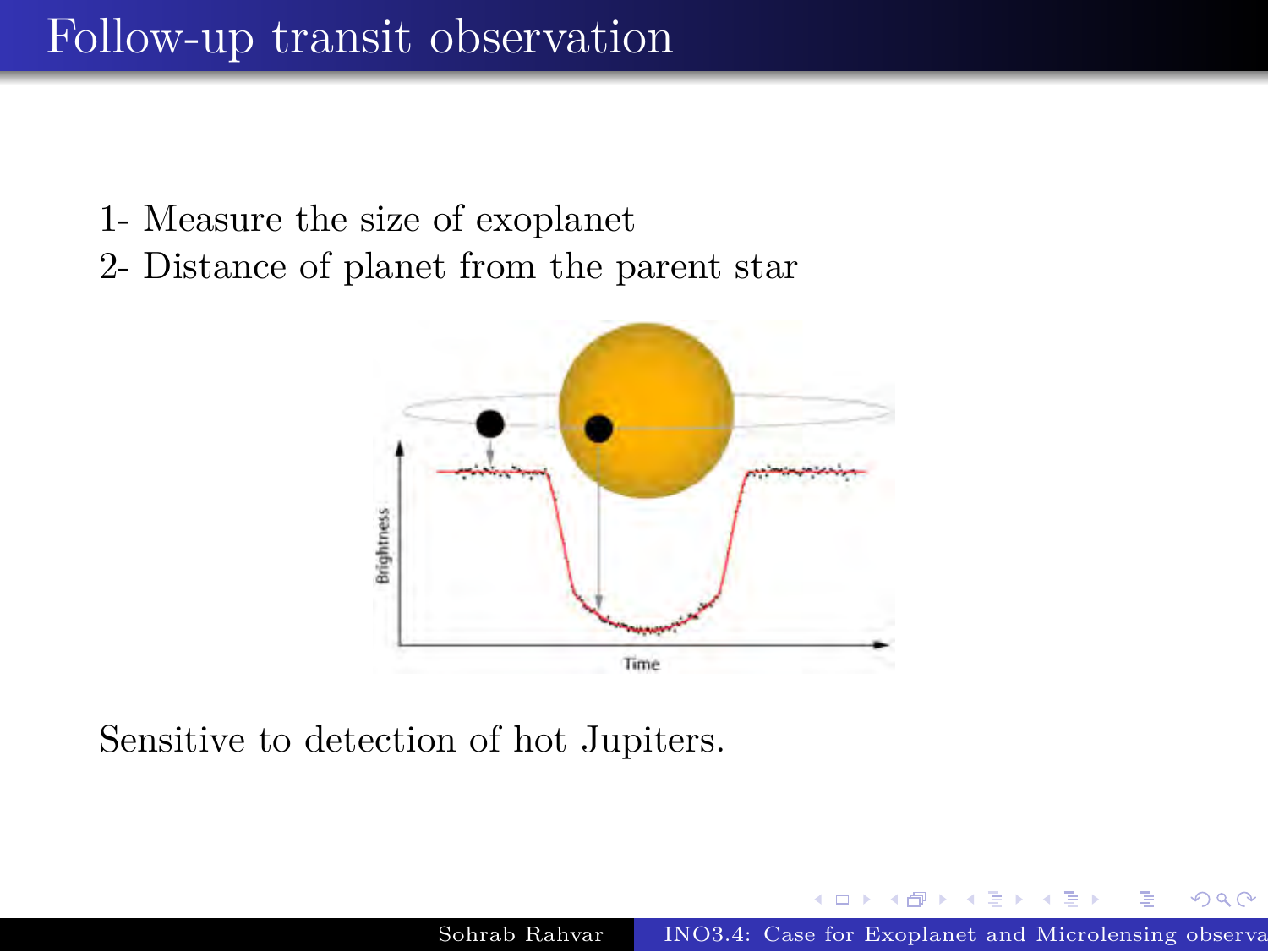### <span id="page-16-0"></span>Survey mode and follow-up mode



A set of wide field cameras to cover sky is an ideal tool as survey and INO3.4 meter as the follow up mode of transit observations.

.

.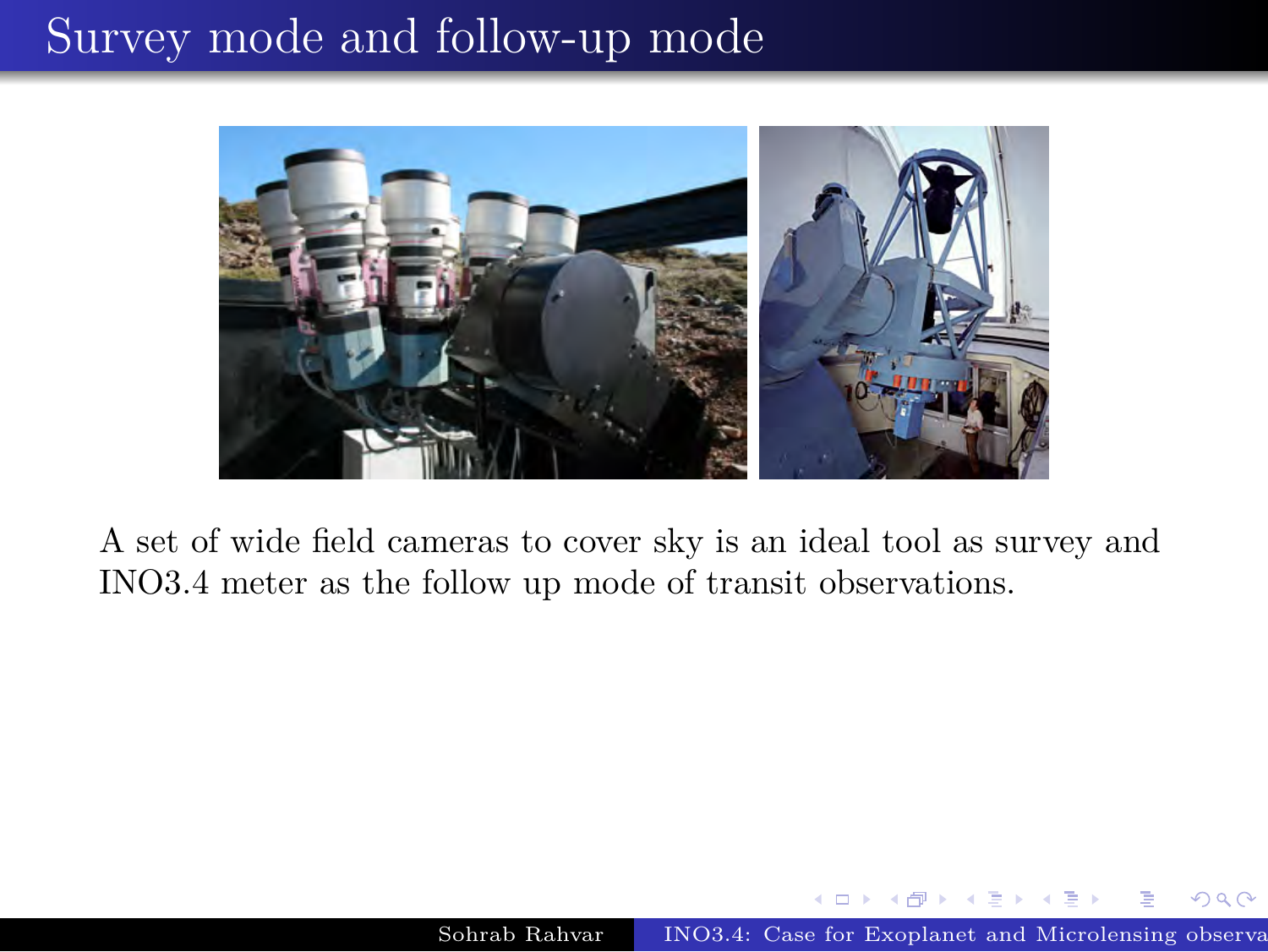#### <span id="page-17-0"></span>Survey mode and follow-up mode:Light Curve





Sohrab Rahvar INO3.4: [Case for Exoplanet and Microlensing observations](#page-0-0)

.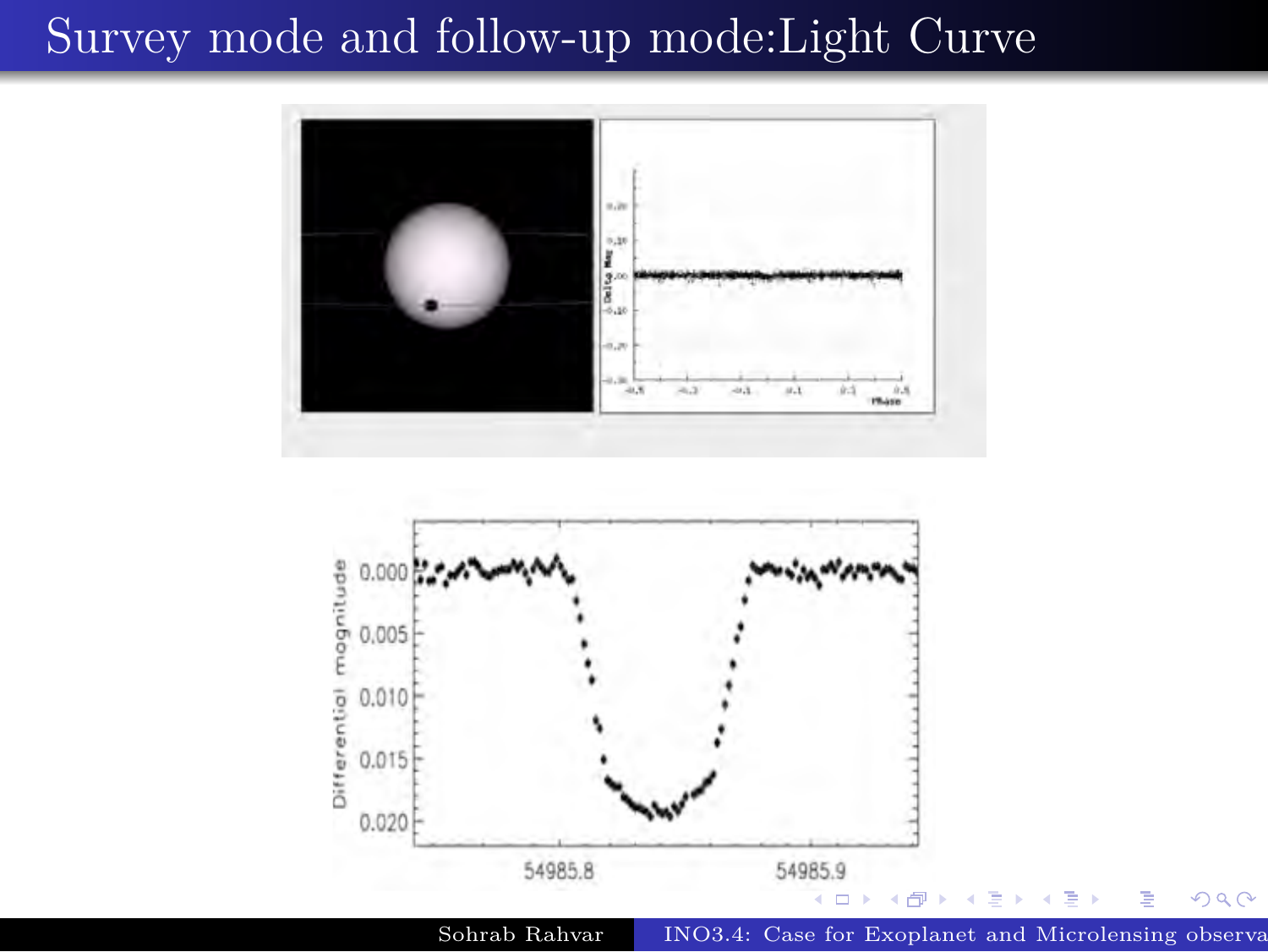#### <span id="page-18-0"></span>Observations of spots on transit events



Sohrab Rahvar INO3.4: [Case for Exoplanet and Microlensing observations](#page-0-0)

 $\Box \rightarrow \neg \left( \frac{\partial}{\partial \theta} \right) \rightarrow \neg \left( \frac{\partial}{\partial \theta} \right) \rightarrow \neg \left( \frac{\partial}{\partial \theta} \right)$ 

[.](#page-23-0) .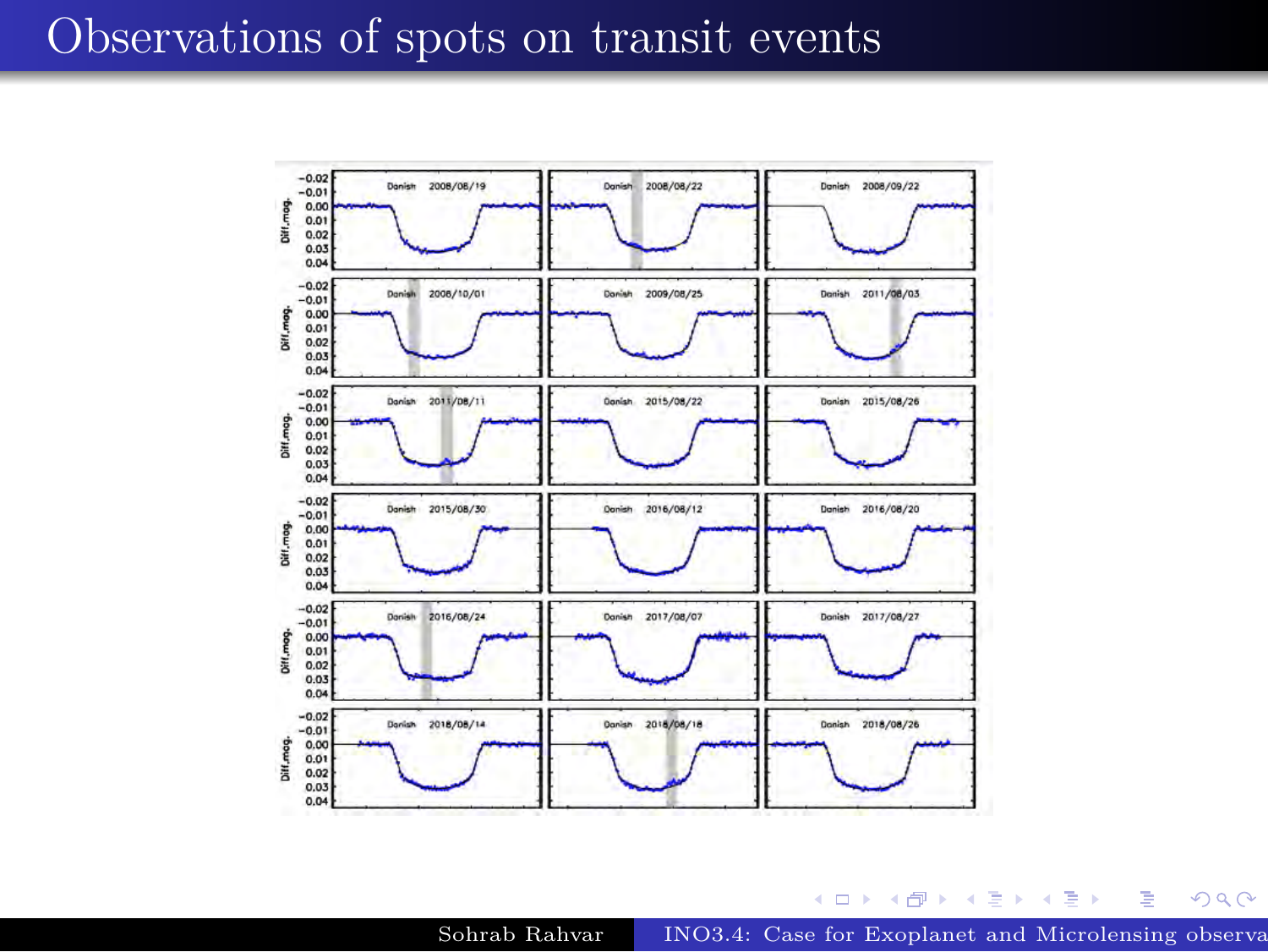### <span id="page-19-0"></span>INO as follow-up mode



There are ground and space-based telescope in the survey modes that observe thousands of exoplanet candidates. Follow-up observation investigate the property of exoplanets with details. INO 3.4 is an idea telescope for this project and if we had it now, we could fill all the telescope time with the transits !

.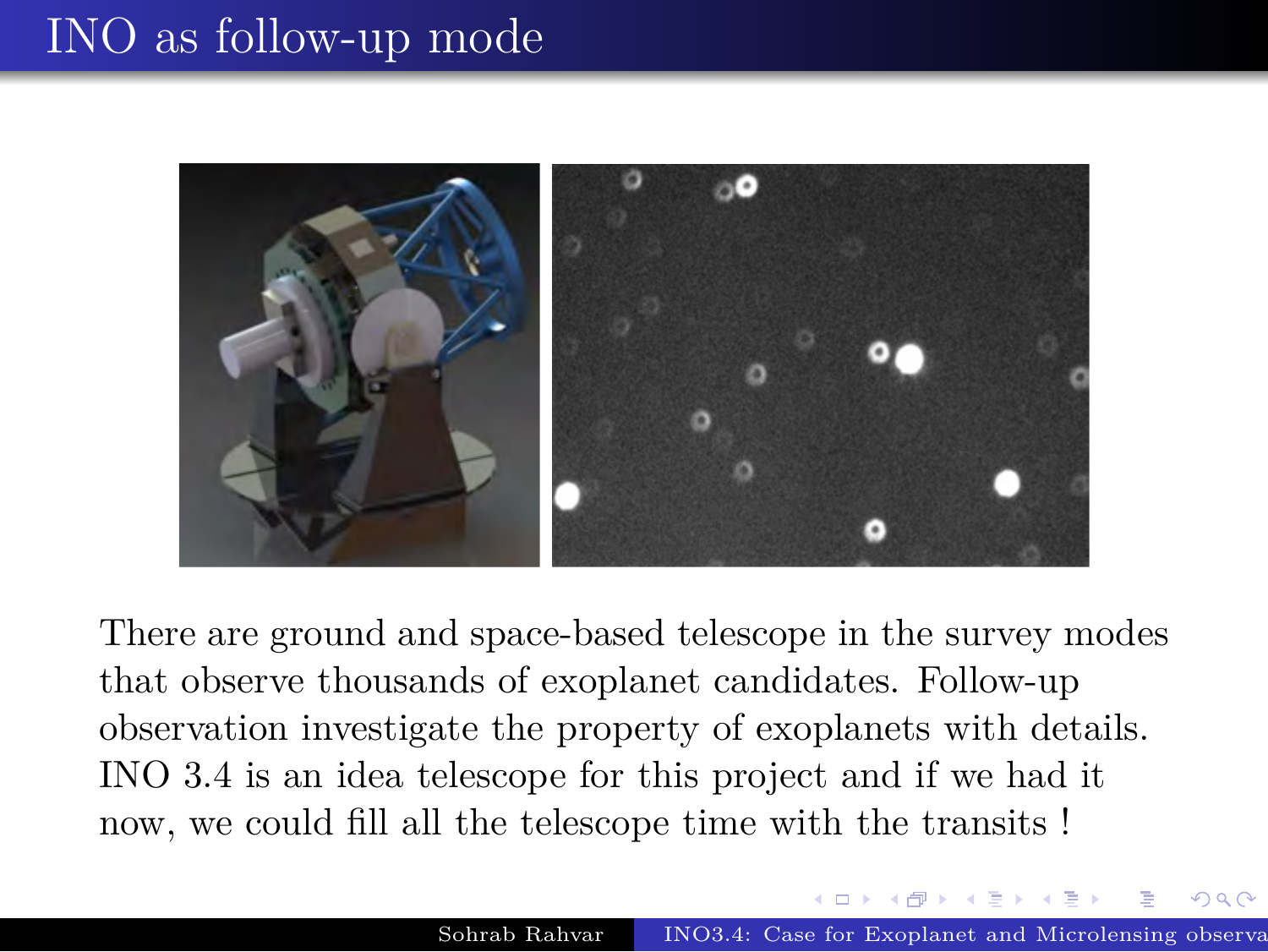#### <span id="page-20-0"></span>Radial velocity observations of exoplanet



Sohrab Rahvar INO3.4: [Case for Exoplanet and Microlensing observations](#page-0-0)

.

.  $\overline{\mathcal{L}}$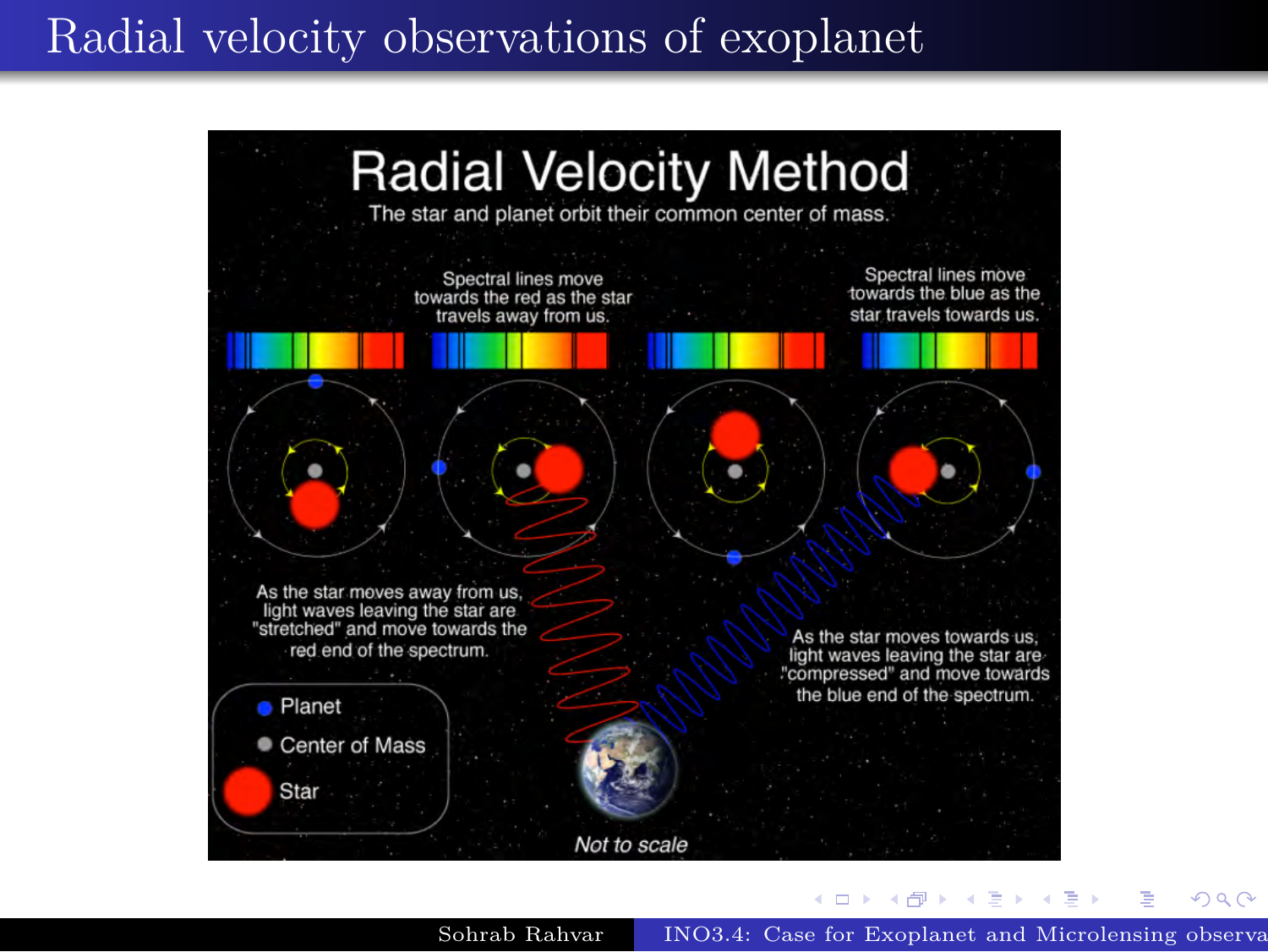### <span id="page-21-0"></span>Introducing the HARPS project

HARPS grating  $(R = 120000)$  @ 3.6 meter Telescope of La Silla. This telescope observed majority of stars



Sohrab Rahvar INO3.4: Case for Exoplanet and Microlensing observations

[.](#page-21-0)<br>. . . . . <u>. .</u> .

.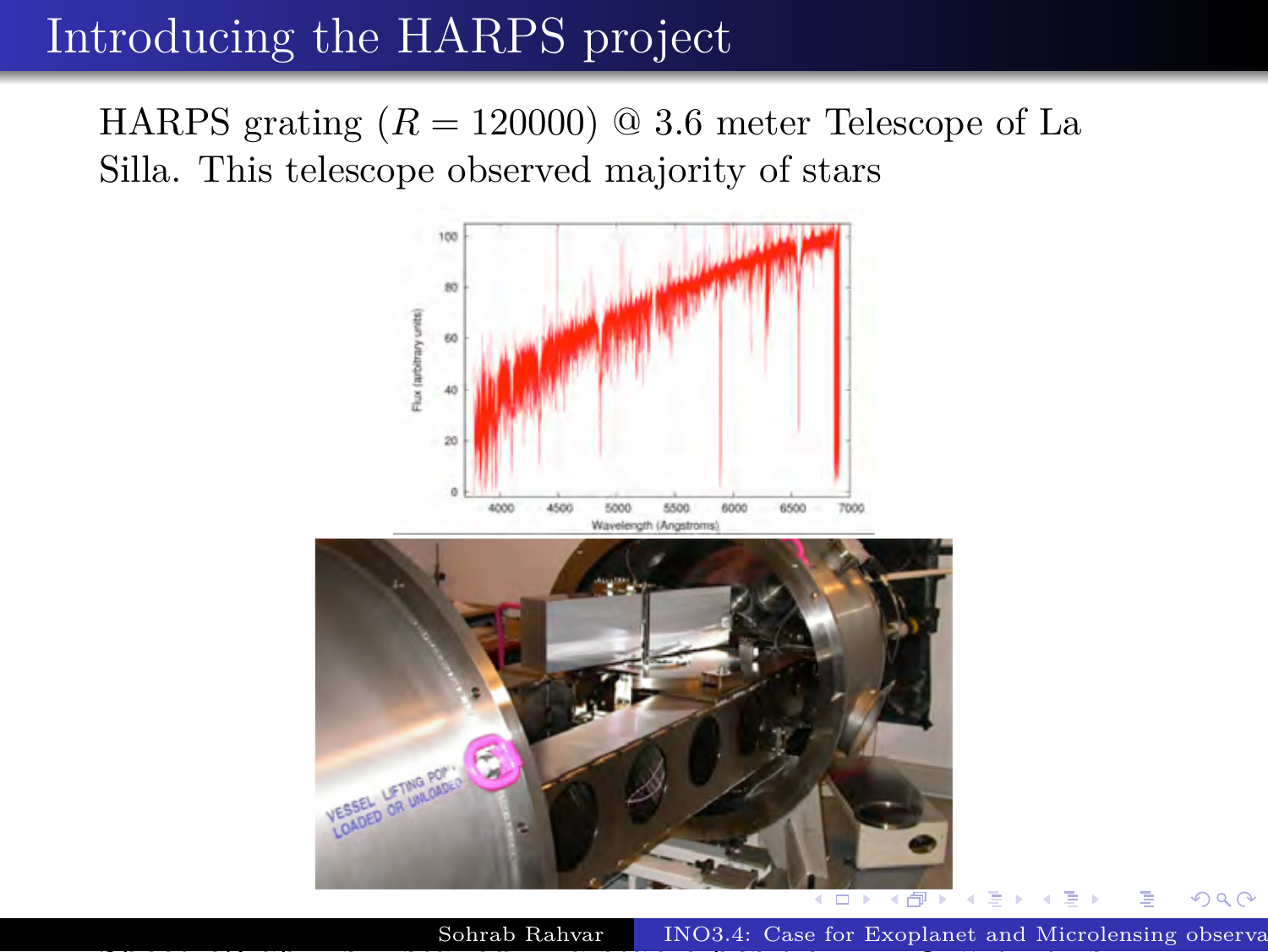## <span id="page-22-0"></span>HARPS also studies the chemical ingredient of exoplanet atmosphere

#### Detection of Na (ref: 1503.0558), observed by HARPS



.

 $Q$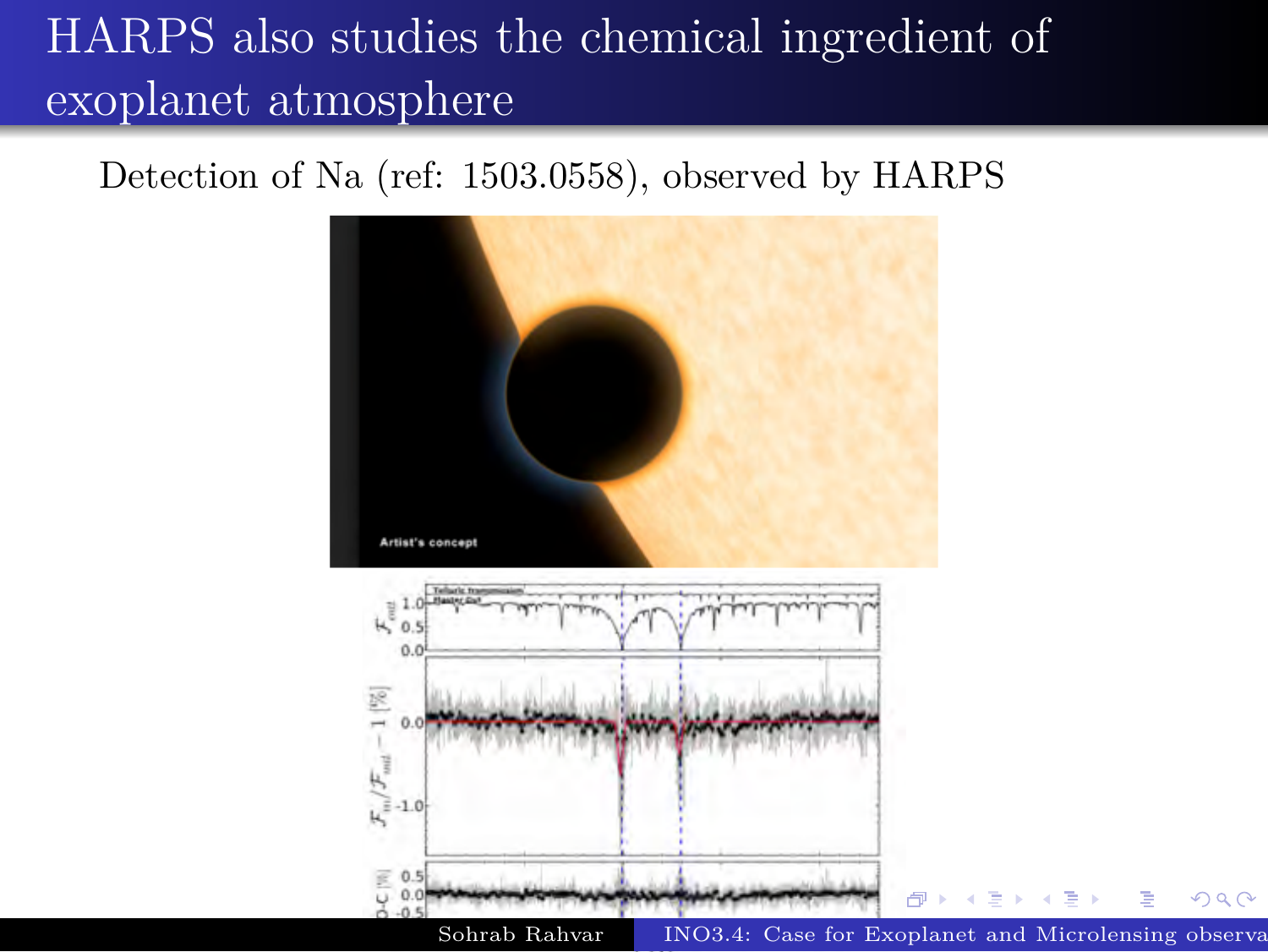- <span id="page-23-0"></span>Exoplanet observation is important subject for investigating the planet formation and formation of life
- INO3.4 can perform follow-up observations of Galactic Center, 12% of events are observable. Also for all the seasons spiral arms is observable.
- Pixel lensing of M31
- Lucky imaging camera for astrometry of exoplanet events
- defocusing method for transit observations
- High resolution spectroscopy for the radial velocity measurement

 $\mathcal{A} \xrightarrow{\text{d}} \mathcal{P} \rightarrow \mathcal{A} \xrightarrow{\text{d}} \mathcal{P} \rightarrow \mathcal{A} \xrightarrow{\text{d}} \mathcal{P}.$  $\mathcal{A} \xrightarrow{\text{d}} \mathcal{P} \rightarrow \mathcal{A} \xrightarrow{\text{d}} \mathcal{P} \rightarrow \mathcal{A} \xrightarrow{\text{d}} \mathcal{P}.$ 

.  $\overline{\mathcal{L}}$